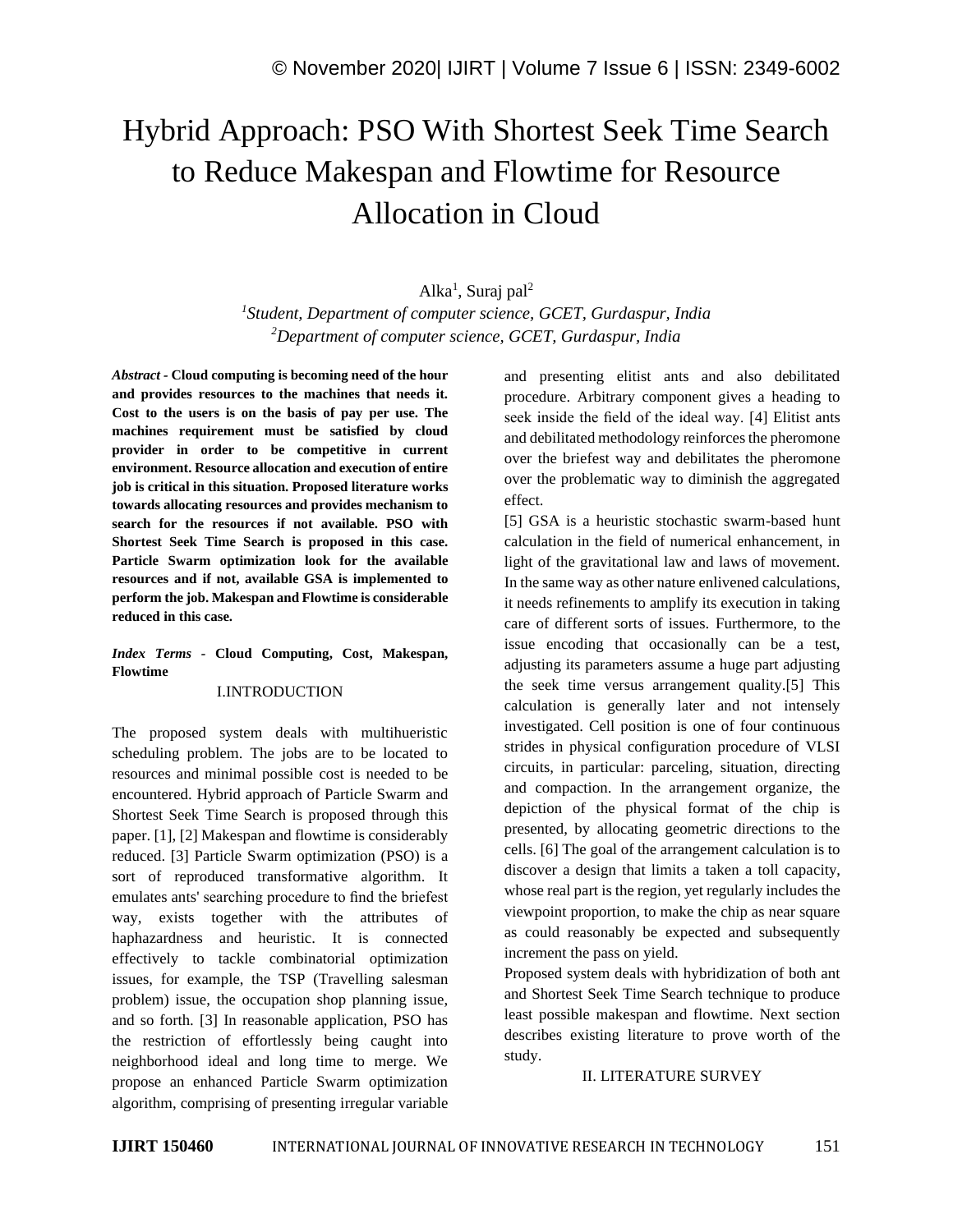This segment gives the review of the innovation and the foundation of the considering space. That may help in understanding the earth, the issues, and challenges and as of late created answers for the distributed computing area. The cloud makes it possible for you to get to your data from anyplace whenever. Methods of [3], [7]Resource Scheduling There are a rich measure of strategies are accessible for proficient asset planning some of them every now and again utilized strategies are talked about in this area.[6]Particle Swarm Optimization (PSO) is a swarm-based insight algorithm affected by the social conduct of creatures, for example, a rush of flying creatures finds a nourishment source or a school offish shielding them from a predator.[8] A molecule in PSO is undifferentiated from a fledgling or fish-flying through a pursuit (issue) space. The development of every molecule is co-ordinate by a speed which has both greatness and heading. [9] Each molecule area at any example of time is affected by its best position and the position of the best molecule in an issue space. [10] Genetic algorithm is a technique for planning in which the errands are dole out assets as per individual arrangements, which advises about which asset is to be doled out to which, assignment. [11] Genetic Algorithm is based on the organic idea of populace era. [10] The primary terms utilized as a part of hereditary algorithms are Initial populace, wellness work, choice, hybrid, transformation.[12] Receptacle 8pressing issues include the pressing of objects of given sizes into receptacles of given limit.[13] On account of onedimensional receptacle pressing the span of each protest is a genuine number in the vicinity of 0 and 1, and each canister is of same limit. It is required that the whole of the items stuffed into any given container may not surpass 1. [12] The issue of finding a pressing utilizing a base number of containers is known to be NP-hard.[14] In priority-based scheduling algorithm is altered by the scheduling heuristic or executing most elevated priority undertaking with progress ahead of time by pre-empting best-exertion undertaking as done in. [15] Algorithm demonstrates the pseudo codes of Priority Based Scheduling Algorithm (PBSA).

# III. PROPOSED SYSTEM

Cloud computing is a kind of Internet-based computing that gives shared PC handling assets and information to PCs and different gadgets on request. It is a model for empowering omnipresent, on-request access to a common pool of configurable computing assets (e.g., PC systems, servers, stockpiling, applications, and services), which can be quickly provisioned and discharged with negligible administration exertion. [16], [17] Distributed computing and capacity arrangements furnish clients and undertakings with different abilities to store and process their information in either exclusive, or outsider information centers that might be situated a long way from the user–ranging in separation from over a city to over the world. [18]– [20] Distributed computing depends on sharing of assets to accomplish soundness and economy of scale, like an utility (like the power framework) over a power organize.

Proposed system is divided into phases. First phase required cloudlets to be loaded. These cloudlets are composed of set of jobs, which are further divided into task depending upon capacity of VM.

| Process id     | Burst time | Arrival time   |
|----------------|------------|----------------|
|                | 25         | 0              |
| $\overline{c}$ | 35         | 1              |
| 3              | 45         | $\overline{c}$ |
| 4              | 55         | 3              |
| 5              | 65         | 4              |
| 6              | 75         | 5              |
| 7              | 85         | 6              |
| 8              | 95         | 7              |
| 9              | 100        | 8              |
| 10             | 49         | 9              |

Table 1: Processes along with processes Id, Burst Time, and Arrival time

Task division takes place as follows.

 $Task_i = Jobs_i/VM_{capacity}$ 

Equation 1: Task division in jobs

Let VM capacity is 10 then process 1 is divided into 3 tasks having burst time 10, 10 and 5. Process 2 is divided into 4 tasks having burst time 10,10,10 and 5.Process 3 is divided into 5 tasks having burst time 10, 10, 10, 10 and 5.Process 4 is divided into 6 tasks having burst time 10,10,10,10,10,and 5.Process 5 is divided into 7 tasks having burst time 10, 10, 10, 10, 10, 10 and 5.Process 6 is divided into 8 tasks having burst time 10, 10, 10, 10, 10, 10, 10 and 5.Process 7 is divided into 9 tasks having burst time 10, 10, 10, 10, 10, 10, 10, 10 and 5.Process 8 is divided into 10 tasks having burst time 10, 10, 10, 10, 10, 10, 10, 10, 10 and 5. Process 9 is divided into 10 tasks 10, 10, 10, 10, 10,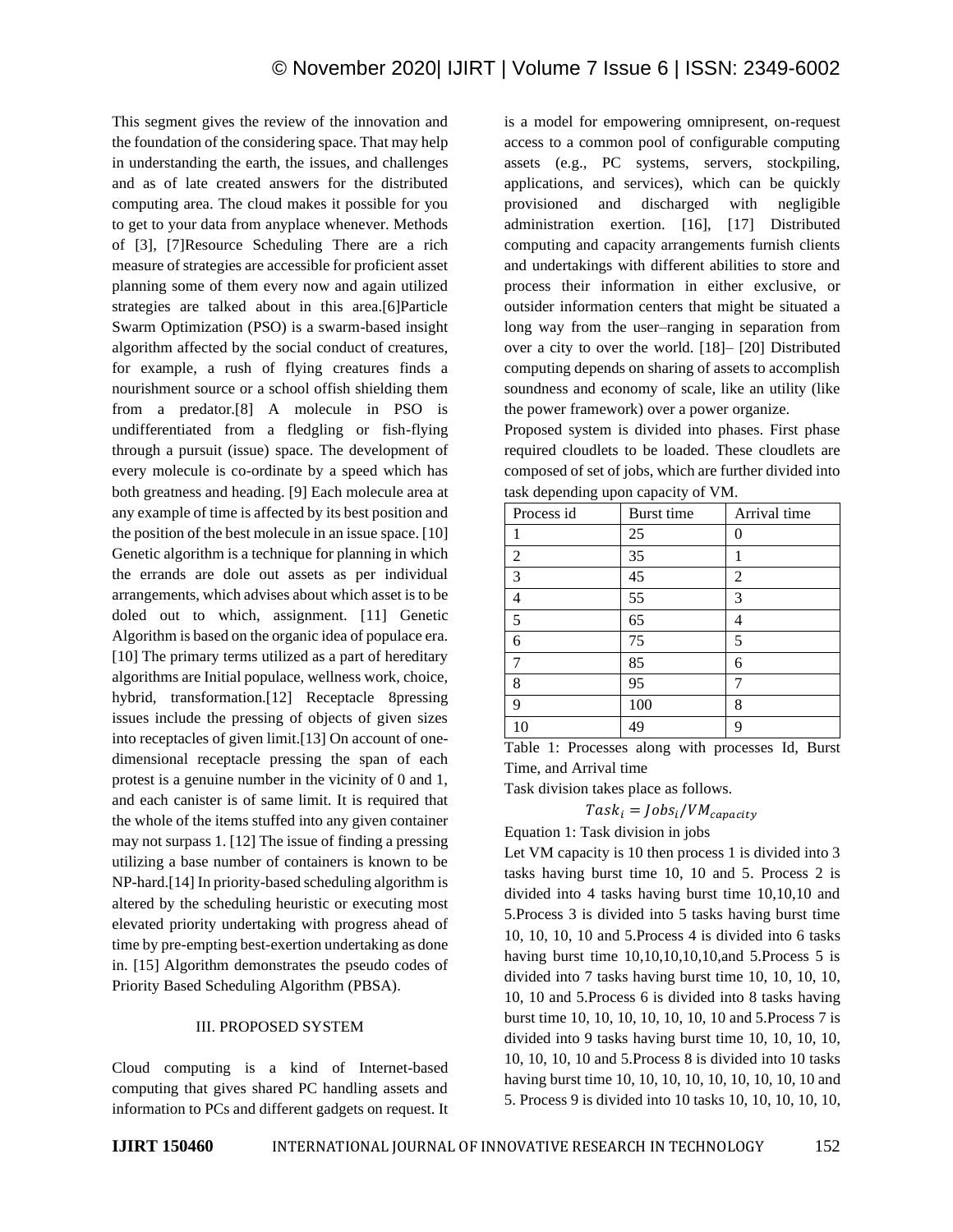10, 10, 10, 10, 10. Process 10 is divided into 5 tasks having burst time 10, 10, 10, 10 and 9. No of ants will be equal to no of task.

## $ants_i = task_i$

Equation 2: Ants formation equation

After ants[8], [13], [21] are assigned, schedule formation process begins. Phenormone matrix is created by ants locating resources within VM. As resources are found, phenormone matrix contains 1. The ants when found resources, process begins to execute. In case resources are not located within virtual machines, Shortest Seek Time Search algorithm executes. This algorithm locates resources and then Particle Swarm optimization algorithm again executed. This process continues until all the jobs are executed.

In the end, makespan and flowtime is noted. The generation terminates as optimal makespan and flowtime is found out.

Detailed description of the G-PSO is listed as under



Figure 1: Proposed Methodology The algorithm for the G-PSO is listed as under Algorithm G-PSO 1.Initialize Cloud. Create Datacenter, VMs, along with capacity of VMs. 2.Load Jobs

Jobs are loaded from external source; Jobs are divided into tasks depending upon VM capacity. Tasks=Jobs/VM\_Capacity 3.Execute PSO. Locate resources. If (Found (Resources))  $Ph[i]=1$ Else Execute SSTS for locating resource. End 4.Repeat step 3 until ants locates resources. 5.Execute tasks on VMs and calculate Makespan and

flowtime.

# IV. PERFORMANCE ANALYSIS AND RESULT

The performance analysis indicates comparison of performance parameters with existing literature. Performance analysis is done in terms of makespan and flowtime. Result section is described in terms of the following.

| Process | Existing | Proposed |
|---------|----------|----------|
| 10      | 1440     | 500      |
| 20      | 1450     | 520      |
| 30      | 1460     | 540      |
| 40      | 1470     | 570      |
| 50      | 1480     | 600      |

Table 1: Makepsan of schedule



Figure 2: Plot of makespan of schedule

The flowtime associated with the given schedule is as under

| Process | Existing | Proposed |
|---------|----------|----------|
| 10      | 500      | 105      |
|         | 530      | 135      |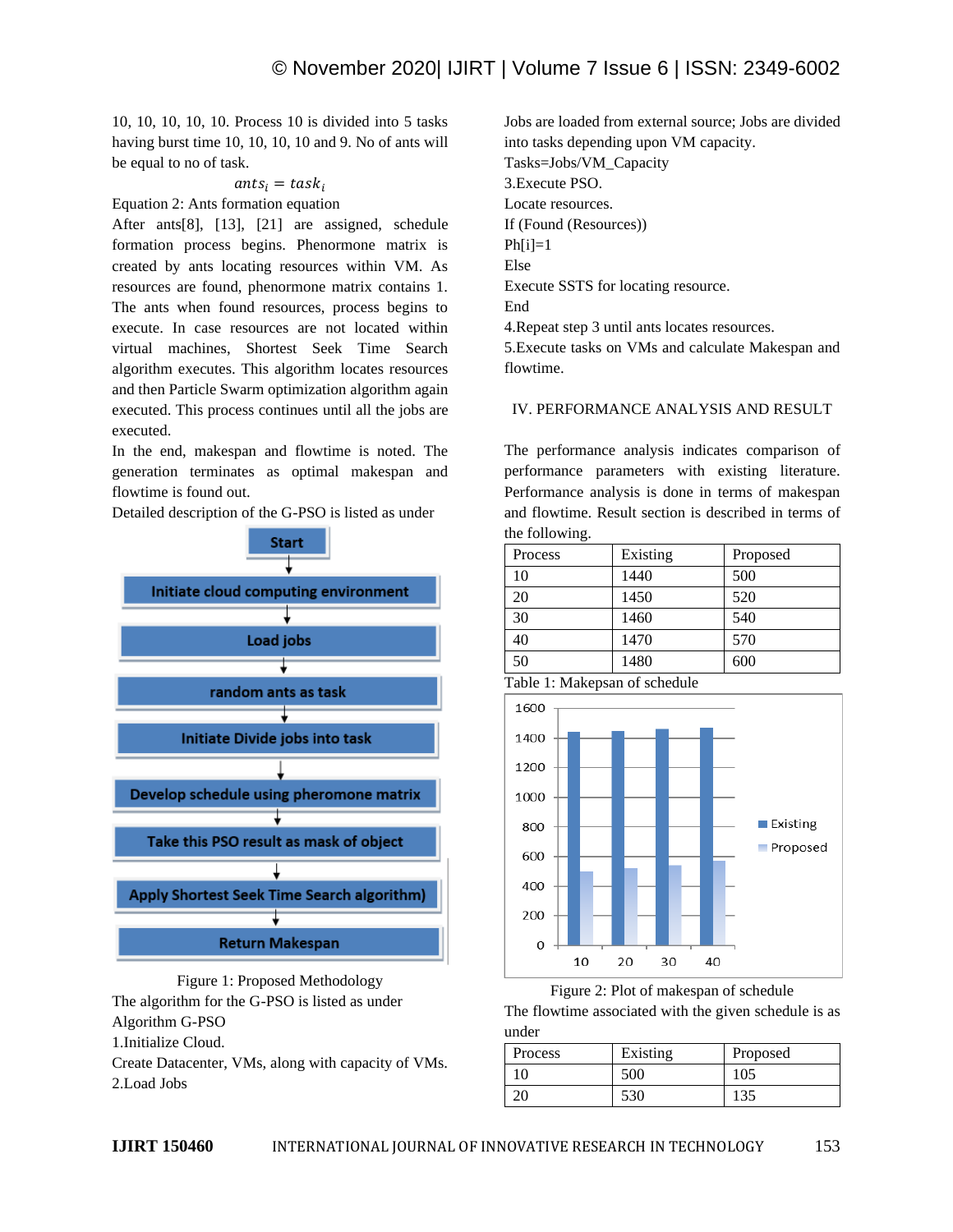| 30                                                                                         | 545 | 145 |
|--------------------------------------------------------------------------------------------|-----|-----|
| 40                                                                                         | 560 | 160 |
| 50                                                                                         | 580 | 175 |
| 60                                                                                         | 600 | 200 |
| $T = 11$ $A = 01$<br>$\sim$<br>$\mathcal{L}$<br>$\blacksquare$<br>$1 \quad 1$<br>$\cdot$ . |     |     |

Table 2: Showing flow time of schedule.



Figure 3: Showing flowtime of schedule. The result indicates that proposed system with G-PSO produce better result as compared to existing technique without Shortest Seek Time Search.

#### V. CONCLUSION AND FUTURE SCOPE

Particle Swarm optimization is used for multihueristic problem solving. Multihueristic indicates the applications having multiple objectives associated with them. Particle Swarm optimization fails as distance between resources increases. Result obtained in terms of flowtime and makespan is better as compared to existing system. Shortest Seek Time Search algorithm combined with PSO is used in order to locate the resources and assign resources with PSO. Hybridication hence is the solution of the heavy tasks allocation to VMs. This literature utilizes Shortest Seek Time Search as optimal searching criteria looking for the resource within VMs and allocation is accomplished with the help of PSO. Optimal result in terms of makespan and flowtime is obtained through the proposed literature proving worth of study. In future Particle Swarm and honeybee algorithm can be merged for further reducing makespan and flowtime associated with jobs.

#### REFERENCES

[1] T. Kokilavani and D. I. G. Amalarethinam, "Reduced Makespan Task Scheduling Algorithm

for Grid Computing," vol. 9, no. 27, pp. 71–76, 2016.

- [2] C. R. Reeves, "A genetic algorithm for flowshop sequencing," Comput. Oper. Res., vol. 22, no. 1, pp. 5–13, Jan. 1995.
- [3] F. Lie, C. Huang, C. Wu, K. Chen, and H. Kuo, "Demonstration of PSO-Based Freeform Source for ArF Laser Immersion Lithography System," pp. 6421–6428, 2017.
- [4] H. Hu and H. Wang, "A Prediction- Based PSO Algorithm to Dynamic Tasks Scheduling in Cloud Environment," pp. 2727–2732, 2016.
- [5] Q. Fei, L. Jing, L. Jie, and Z. Bin, "A multisubgroup hierarchical hybrid of central force optimization and Shortest Seek Time Search algorithm," Proc. - 12th Int. Conf. Comput. Intell. Secur. CIS 2016, pp. 138–141, 2017.
- [6] B. J. Kwak, N. O. Song, B. Park, and Y. H. Kim, "Shortest Seek Time Search adaptive algorithm," 5th Int. Conf. Signal Process. Commun. Syst. ICSPCS'2011 - Proc., 2011.
- [7] R. N. S, G. N. Gopal, and S. G, "A novel scheme for authenticated secured de-duplication with identity-based encryption in cloud," 2016 Int. Conf. Inf. Sci., pp. 228–232, 2016.
- [8] K. Mistry, L. Zhang, S. C. Neoh, C. P. Lim, and B. Fielding, "A Micro-GA Embedded PSO Feature Selection Approach to Intelligent Facial Emotion Recognition," IEEE Trans. Cybern., pp. 1–14, 2016.
- [9] T. K. Maji and P. Acharjee, "Multiple solutions of optimal PMU placement using exponential binary PSO algorithm," 12th IEEE Int. Conf. Electron. Energy, Environ. Commun. Comput. Control (E3-C3), INDICON 2015, vol. 9994, no. c, 2016.
- [10]D. Pradhan, S. Wang, S. Ali, T. Yue, and M. Liaaen, "CBGA-ES: A Cluster-Based Genetic Algorithm with Elitist Selection for Supporting Multi-Objective Test Optimization," 2017 IEEE Int. Conf. Softw. Testing, Verif. Valid., pp. 367– 378, 2017.
- [11]M. Cuka, D. Elmazi, R. Obukata, K. Ozera, T. Oda, and L. Barolli, "An Integrated Intelligent System for IoT Device Selection and Placement in Opportunistic Networks Using Fuzzy Logic and Genetic Algorithm," 2017 31st Int. Conf. Adv. Inf. Netw. Appl. Work., pp. 201–207, 2017.
- [12]V. Luantangsrisuk, P. Songmuang, and R. Kongkachandra, "Automated Test Assembly with